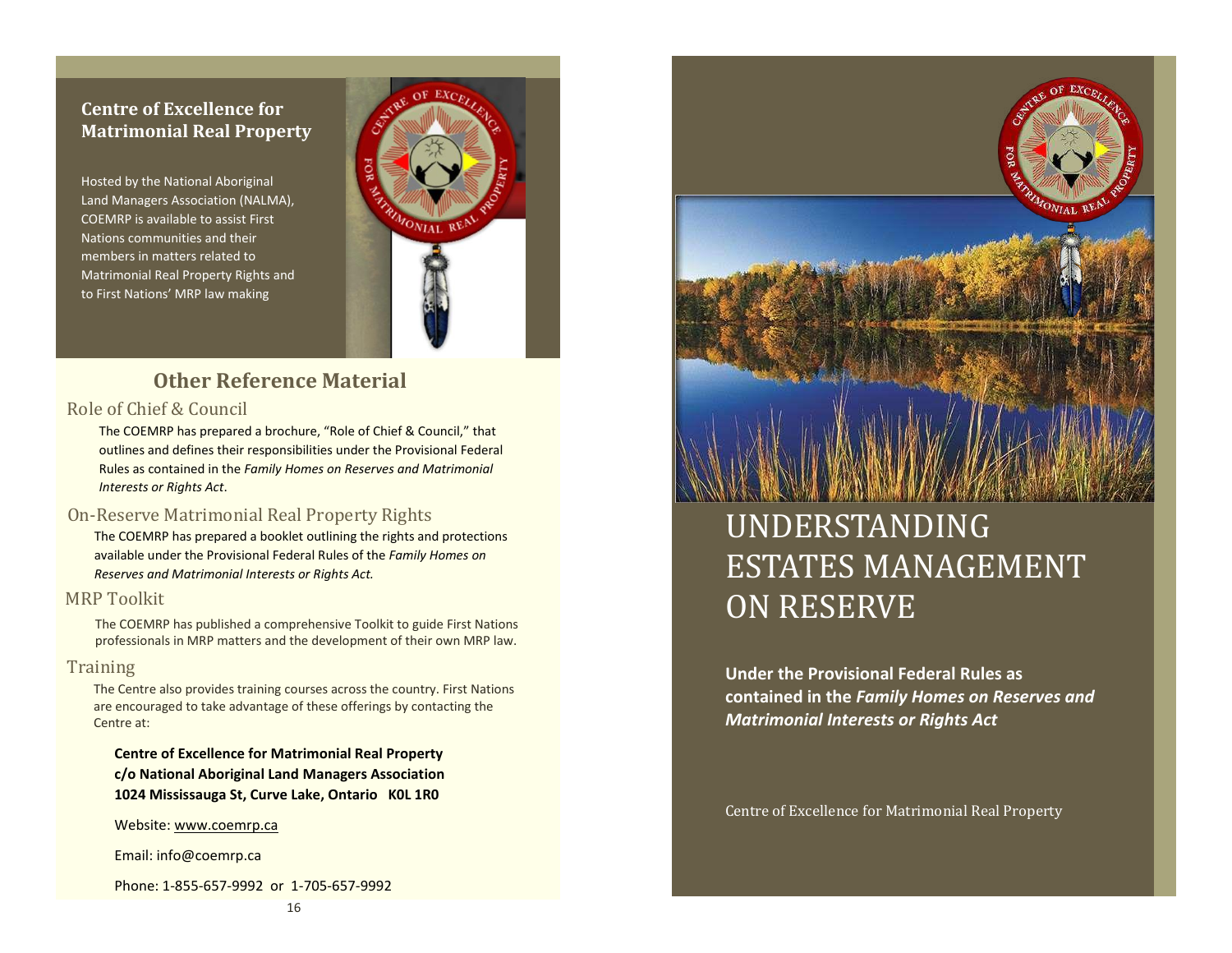| What are common words relating to estates<br>on reserve? | 4  |
|----------------------------------------------------------|----|
| Who is this booklet for?                                 | 5  |
| What are my survivorship rights under the<br>New Law?    | 6  |
| A General Overview of Estates                            | 8  |
| The Minister's Role in Estates Management                | 9  |
| The Administration of Estates                            | 10 |
| What do you do if your spouse dies?                      | 18 |
| Where can you get more information and help?             | 15 |



### Table of Contents **Where Can I get help?**

When a spouse dies, it is a time of tremendous stress for all involved. You may feel overwhelmed and even helpless. Your family and friends can often provide the quickest assistance, at least until you have an opportunity to sort things out. The Band Office or Health Centre may be able to direct you to sources of support within the community, such as counselling or grief support groups. The Band Office may be able to assist you with obtaining property records and put you in touch with the AANDC Estates Officer in your region.

**In legal matters you should have a lawyer who represents you.** Each province has a variety of services to put you in touch with a lawyer. You should discuss your situation and ask any questions before you make a decision to engage a lawyer. You need to feel comfortable with and have confidence in your lawyer.

The Centre of Excellence for Matrimonial Real Property and the Aboriginal Affairs and Northern Development Canada websites also provide information. The websites are:

- [www.coemrp.ca](http://www.coemrp.ca/)
- [www.aandc-aadnc.gc.ca](http://www.aandc-aadnc.gc.ca/)

As discussed elsewhere in this booklet, if the PFRs apply, the provincial courts have the power to issue court orders related to protection and property matters. Under *FHRMIRA*, you have access to a court to protect yourself and your property interests. The court can issue instructions to the police to enforce its orders.

*FHRMIRA* gives you certain rights. It is important to understand these rights and to be diligent in pursuing them. If you do not understand them, talk to a lawyer. Carefully follow your lawyer's advice and keep proper records of important matters. It is important to be timely in responding to instructions or requests from authorities to keep the process moving. It may take time to sort everything out. Your lawyer may be able to help you understand how long the process might take in your specific situation.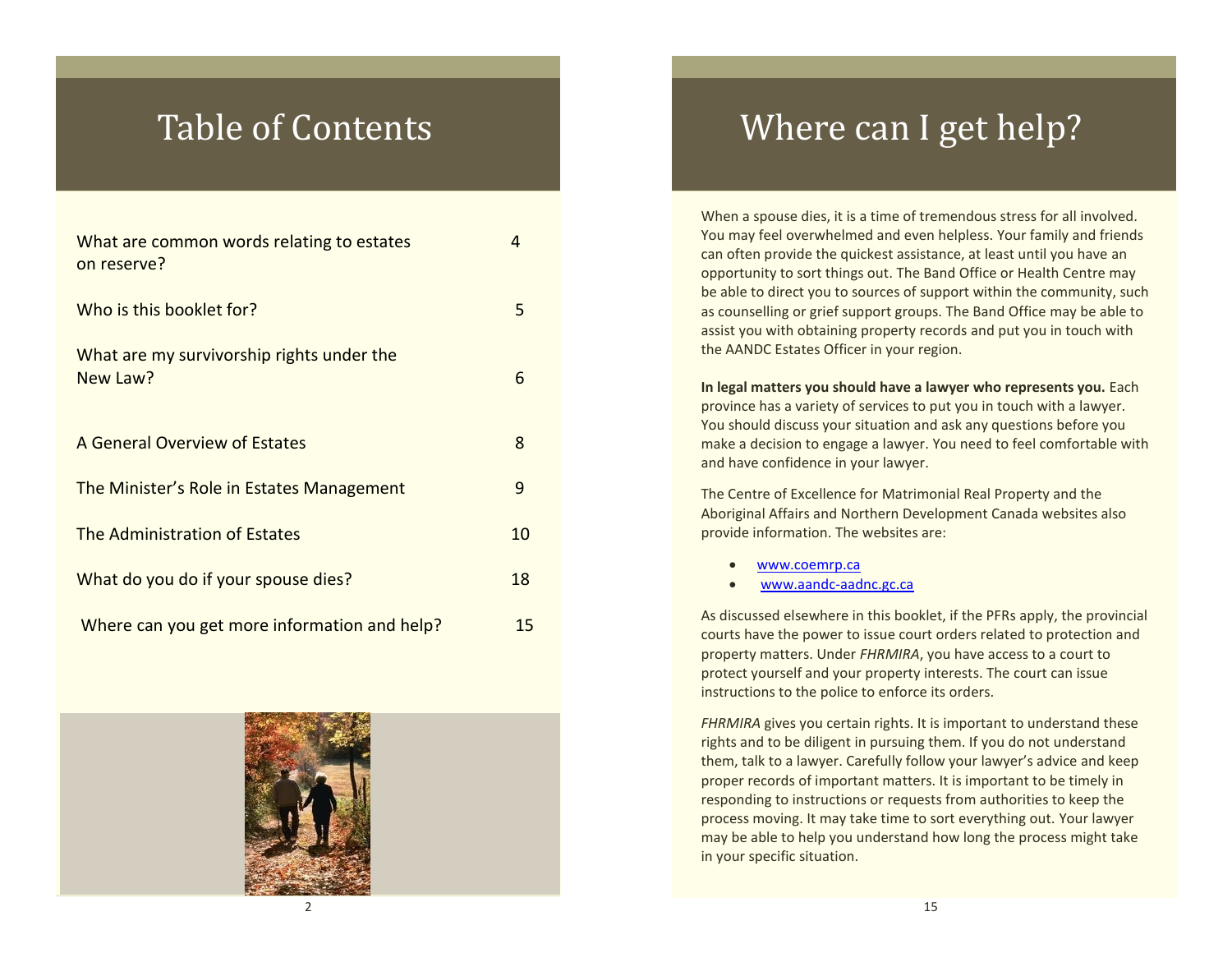# What do I do if my spouse dies? (Cont.)

### **(B) Custom allotments**

Many First Nations do not subscribe to the provisions of the *Indian Act* or other legislation in allotting land to members. They have their own ways of determining where families will live and follow their own customs and traditions for dealing with land on reserve.

The Provisional Federal Rules will not apply to the value of the lands that have been allotted according to custom (not recognized by federal government). However, they will apply to structures on custom allotments that are recognized by the First Nation or the courts.

#### **It is important for you to understand the policies involving land allotment on your reserve.**

### **Factor 3: Is there a Will?**

The existence of a valid Will is another factor affecting succession of the matrimonial real property.

If the deceased left a valid Will, disposition of the property will follow the dictates of the Will, or the survivor may apply, under the PFRs, for a court order to determine entitlement.

Once the matrimonial share has been distributed, the remainder of the assets will be distributed to the remaining heirs or beneficiaries as per the Will, or where there is no Will, Section 48 of the *Indian Act*.

If the survivor is a member of the First Nation, there may be a transfer of property.

Both members and non-members may be entitled to compensation, and/or to a provision for exclusive occupation of the matrimonial home beyond the 180 days for a fixed period of time.

# Introduction

This booklet on Understanding Estates Management on Reserve was produced by the Centre of Excellence for Matrimonial Real Property (COEMRP) under the auspices of the National Aboriginal Land Managers Association (NALMA) to help you understand your survivorship rights under the recent *Family Homes on Reserves and Matrimonial Interests or Rights Act* (*FHRMIRA*).

*FHRMIRA* has two main components:

- First Nations can enact their own community-specific matrimonial real property laws which can be applied in provincial and territorial courts; and
- *FHRMIRA* contains a set of interim Provisional Federal Rules (PFRs) which provide MRP rights and protections to residents living on reserves until a First Nation develops and enacts its own laws under the *FHRMIRA* or other federal legislation.

If your First Nation is signatory to either the *First Nation Land Management Act* or to a **Self-Government Agreement**, then *FHRMIRA* may not apply to you. If your First Nation has enacted its own MRP Law pursuant to *FHRMIRA,* the Provisional Federal Rules no longer apply.

Find out from the Band Office which rules apply to your circumstance. If the First Nation has enacted its own MRP Law pursuant to *FHRMIRA*, obtain a copy to determine what survivorship and occupancy rights may be available to you.

This booklet is provided strictly for informational, not legal, purposes. In all legal matters, refer to the *Indian Act*, and the *Family Homes on Reserves and Matrimonial Interests or Rights Act,* or any similar legislation your First Nation may have developed and seek the advice of a lawyer to understand your rights as a survivor.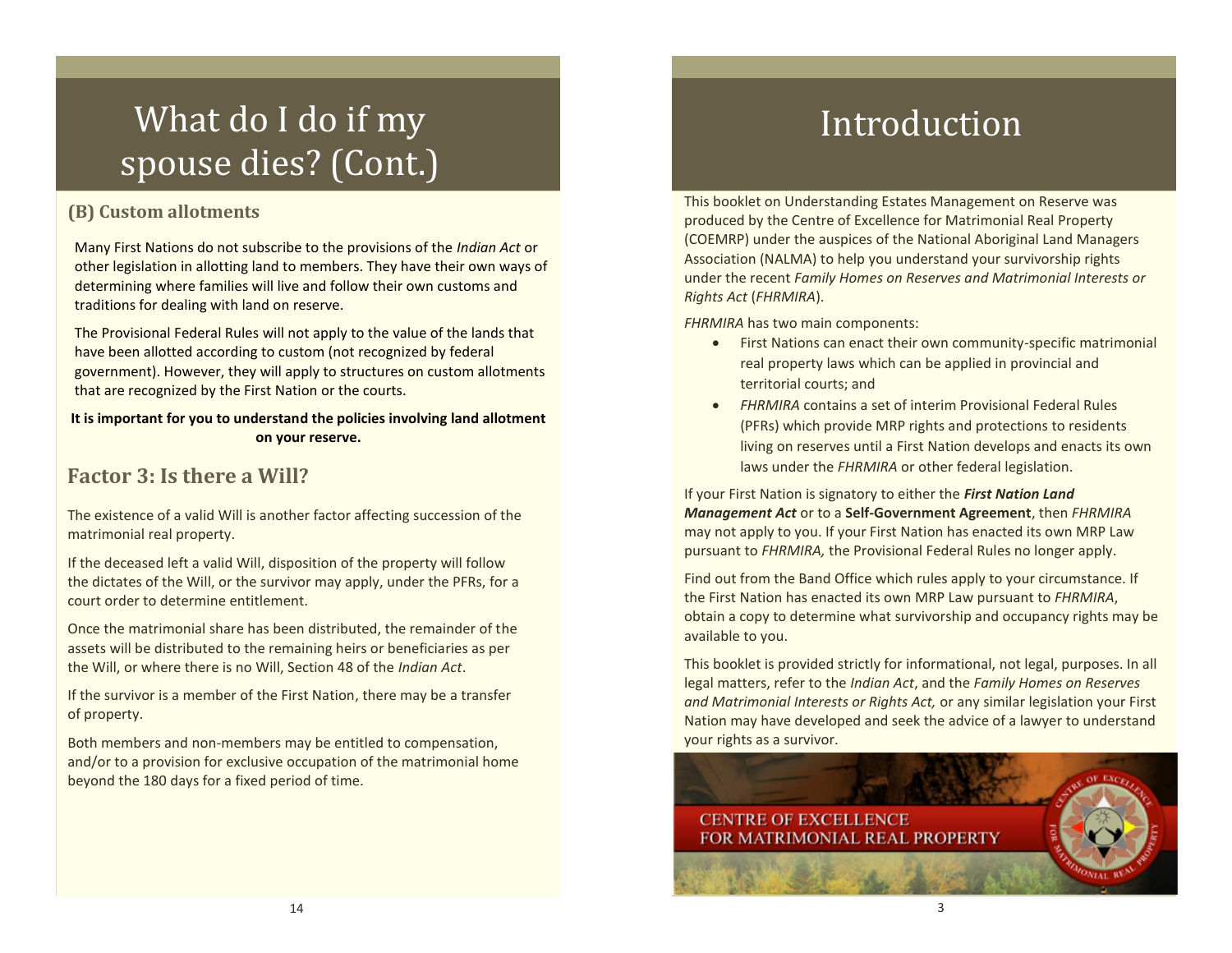# Terminology & Acronyms

| <b>FHRMIRA</b>                                 | Abbreviated form of the Family Homes on Reserves and<br>Matrimonial Interests or Rights Act.                                                                                                   |
|------------------------------------------------|------------------------------------------------------------------------------------------------------------------------------------------------------------------------------------------------|
| Common-law<br>partners                         | Persons who have been living together in a conjugal<br>relationship for at least one year (as defined in the Indian<br>Act)                                                                    |
| <b>CP</b>                                      | Certificate of Possession, document giving evidence of a<br>member's right to lawful possession of reserve lands<br>pursuant to the Indian Act.                                                |
| <b>Estates</b>                                 | All of the assets you own when you die, including land,<br>bank accounts, personal property, after all of your debts<br>are paid (funeral, hydro, etc.).                                       |
| <b>Exclusive</b><br><b>Occupation</b><br>Order | An order providing for the sole occupancy of the home to<br>one of the spouses for a set period of time. It does not<br>involve a change in ownership.                                         |
| <b>Family home</b>                             | The family matrimonial home (the structure only, not the<br>land) situated on a reserve where the family normally<br>lives. It will also be referred to as the "home".                         |
| <b>Intestate</b>                               | A person who has died without having made a Will.                                                                                                                                              |
| <b>MRP</b>                                     | Matrimonial Real Property, the immovable property used<br>by a couple and their family, the most common example<br>being a family home and the land it is situated on.                         |
| Personal<br>property                           | Refers to movable assets, such as cars, furniture, boats,<br>money in the bank, or household goods.                                                                                            |
| <b>PFRs</b>                                    | Provisional Federal Rules are interim rules defined in<br>sections 12-52 and 54-55 of FHRMIRA, which took effect<br>on December 16, 2014 for those First Nations without<br>their own MRP law. |
| <b>Real property</b>                           | Refers to immovable property, the most common<br>example being a house and the land it is situated on.                                                                                         |
| <b>Spouse</b>                                  | An individual who is one of the married partners or<br>common-law partners living in a conjugal relationship or<br>family unit.                                                                |
| <b>Succession</b>                              | Entitlement to the deceased's property by kinship.                                                                                                                                             |

# What do I do if my spouse dies? (Cont.)

### **Factor 2: Type of right or interest**

One of the factors affecting succession (transfer of deceased's property in sequence) of the matrimonial real property is the type of right or interest that the spouses had in the property.

### **(A) Lawful possession (CP or lease)**

The possession could be

- as joint tenants
- as tenants in common
- with sole possession by the surviving spouse
- with sole possession by the deceased

Joint Tenants (both were in lawful possession, wholly and indivisibly) If you and the deceased held the property as joint tenants, you now assume full possession of the real property (land and house).

#### Tenants in Common (both were in lawful possession of a divisible percentage of the property)

You retain your original interest in the property; the remaining portion becomes part of the assets of the deceased and will be disposed of according to a valid Will if any, or by the Intestacy section (48) of the *Indian Act*.

#### Sole lawful possession by the surviving spouse

No transfer of the property, however, there may be a settlement payment to anyone specified in a Will.

#### Sole lawful possession by the deceased

You may be entitled to all or part of the property, or to a settlement payment. The terms or percentage will be determined by the Will if any, or by the Intestacy section (48) of the *Indian Act*.

In any of the cases above where the result is a transfer of the property, the executor or administrator is responsible for submitting the appropriate documents to AANDC.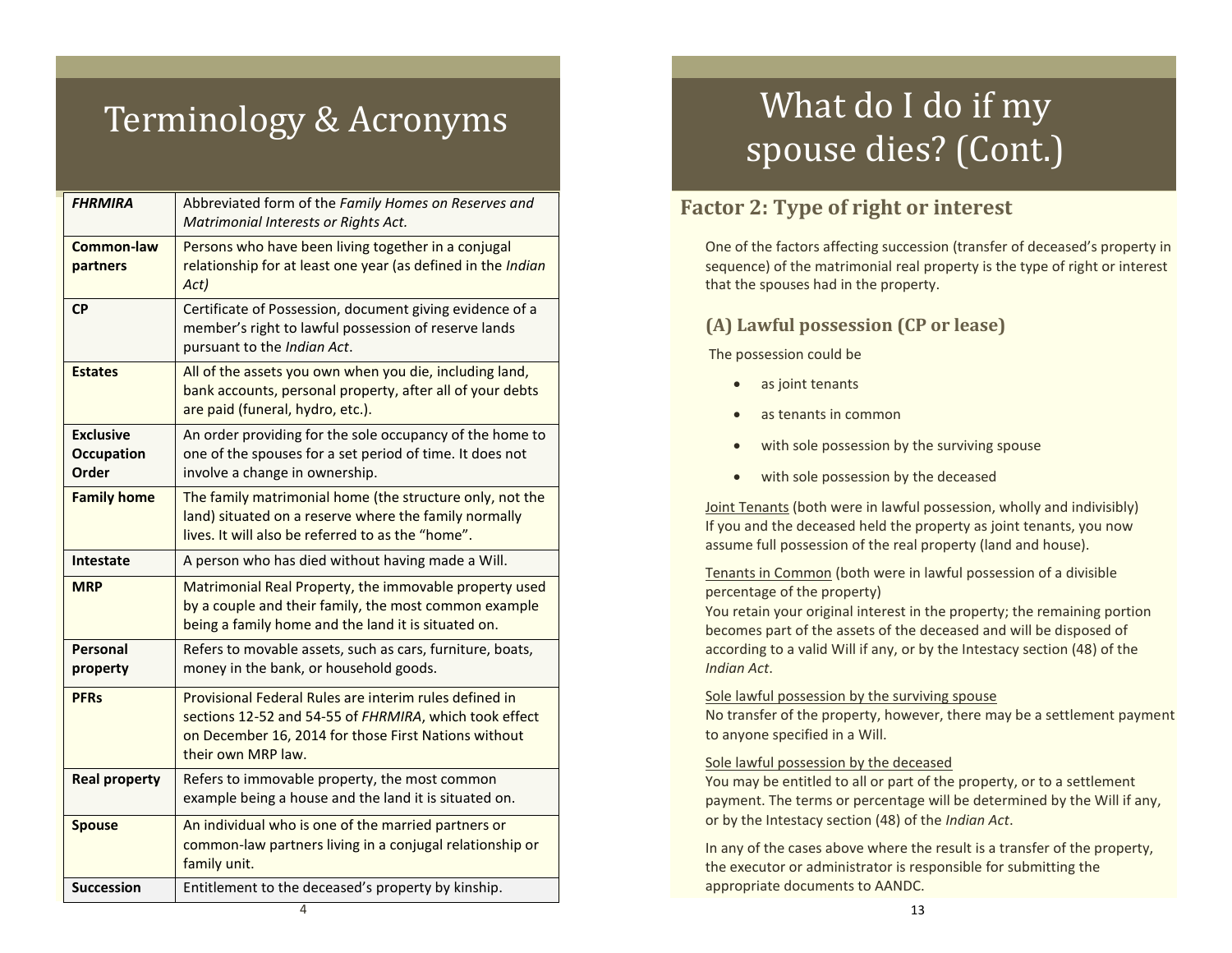# What do I do if my spouse dies? (Cont'd)

**Regardless of any of the factors listed below, under the Provisional Federal Rules, surviving spouses have an automatic right to remain in the home for 180 days.** 

If you are living on a First Nation reserve and the PFRs apply, you have rights upon the death of your spouse. Those rights may vary depending on these factors:

- Whether or not you are a member of that First Nation.
- The type of right or interest, if any, in the matrimonial real property.
- Whether or not there is a valid Will.

The three factors are explained below.

#### **Factor 1: Are you a member of the First Nation?**

Whether or not you are a member of the First Nation, you are entitled to share in the value of the interest or right that was held by your spouse in or to the family home, as well as certain other matrimonial rights or interests, despite any directives in the Will.

If you are a member of the First Nation, on whose reserve the matrimonial real property is located, you may also be entitled to share in the value of the right or interest in land that was held by your spouse, even if the CP is in your spouse's name alone.

If you are **not** a member of the First Nation, there can be no transfer of real property to you. However, you may be entitled to compensation. The value of such compensation will be determined by a number of factors. You should obtain the advice of a lawyer.

In either case, you may be entitled to exclusive occupation beyond the 180 days, particularly if there are children or other dependents. Your lawyer will be able to assist you in determining and applying for any occupation of the matrimonial home.

### Who is this booklet for?

If you are living on reserve in a marriage or common-law partnership, and at least one of you is a member of the First Nation, and

- you are concerned with what happens to your property on the First Nation if you or your spouse dies;
- you are concerned about the administration of your estate or that of your spouse;
- you are concerned about your rights and those of your spouse if one of you dies;
- you are uncertain of the role of the Courts and the Chief & Council on the death of you or your spouse

#### **then this booklet was created for you.**

While it cannot answer all of your questions, it may prove to be useful to you. Settling an estate on-reserve can be complicated. We recommend that you seek the guidance of a lawyer to assist you in understanding your rights and responsibilities.

#### **NOTE**

- If your First Nation is signatory to either the *First Nation Land Management Act* or to a **Self-Government Agreement**, then *FHRMIRA* may NOT apply to you.
- If your First Nation has enacted its own MRP law under *FHRMIRA*, the Provisional Federal Rules no longer apply.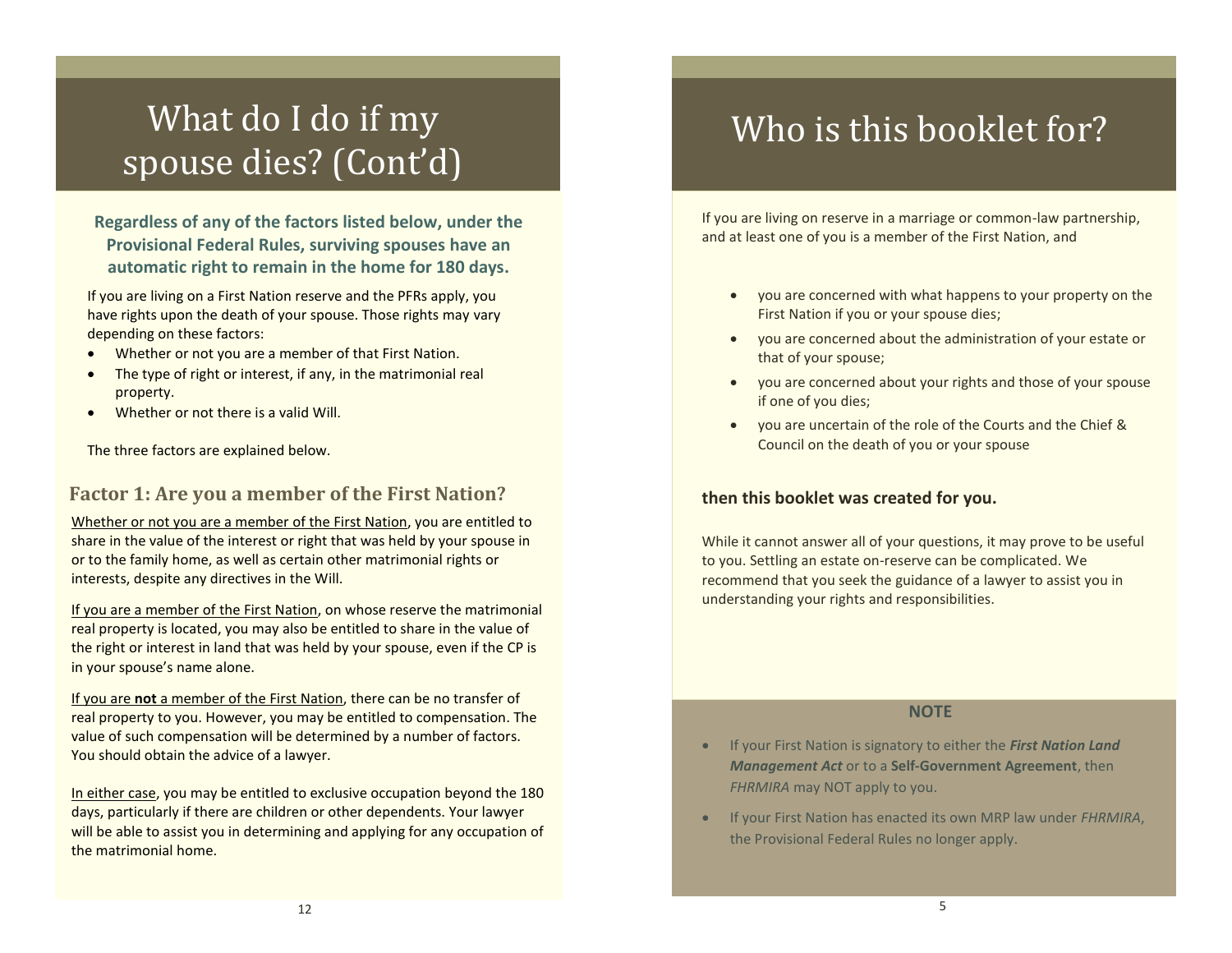### A General Overview of Estates

### **When does the Indian Act apply to an estate?**

The *Indian Act's* rules on Estates do not apply to everyone. For the *Indian Act's* Estate rules to apply, the deceased individual must be a First Nation member who is registered in the Indian Registry pursuant to the *Indian Act*. The deceased individual must be residing in their home, which is located on reserve, at the time of their death.

The rules also apply to people who live on-reserve, but are away for a period of time to go to school, for seasonal employment, or who had to leave to go into a care facility off-reserve.

For First Nations individuals with Indian status who live **off-reserve** and do not have an interest in reserve land, **their estates** are subject to the estate laws of the province where they are residing and their assets are located.

Similarly for people who live on-reserve but **do not have Indian status**, **their estates** are also subject to the estate laws of the province where they are residing and their assets are located.

For individuals with Indian Status who life off-reserve but who have an interest in land on reserve, please contact the Regional AANDC office to determine if there will be any follow-up necessary. In most cases, any transfer of property must be approved by the Minister.



# What do I do if my spouse dies?

**When a spouse dies, it is a time of tremendous stress. You may feel overwhelmed and even helpless. The chart below and the following pages may help you to organize your thoughts and help you understand your options for the future.** 

#### In addition to the *Indian Act*, which law applies?



- Compensation through agreement or court order
- Exclusive occupation for a fixed time period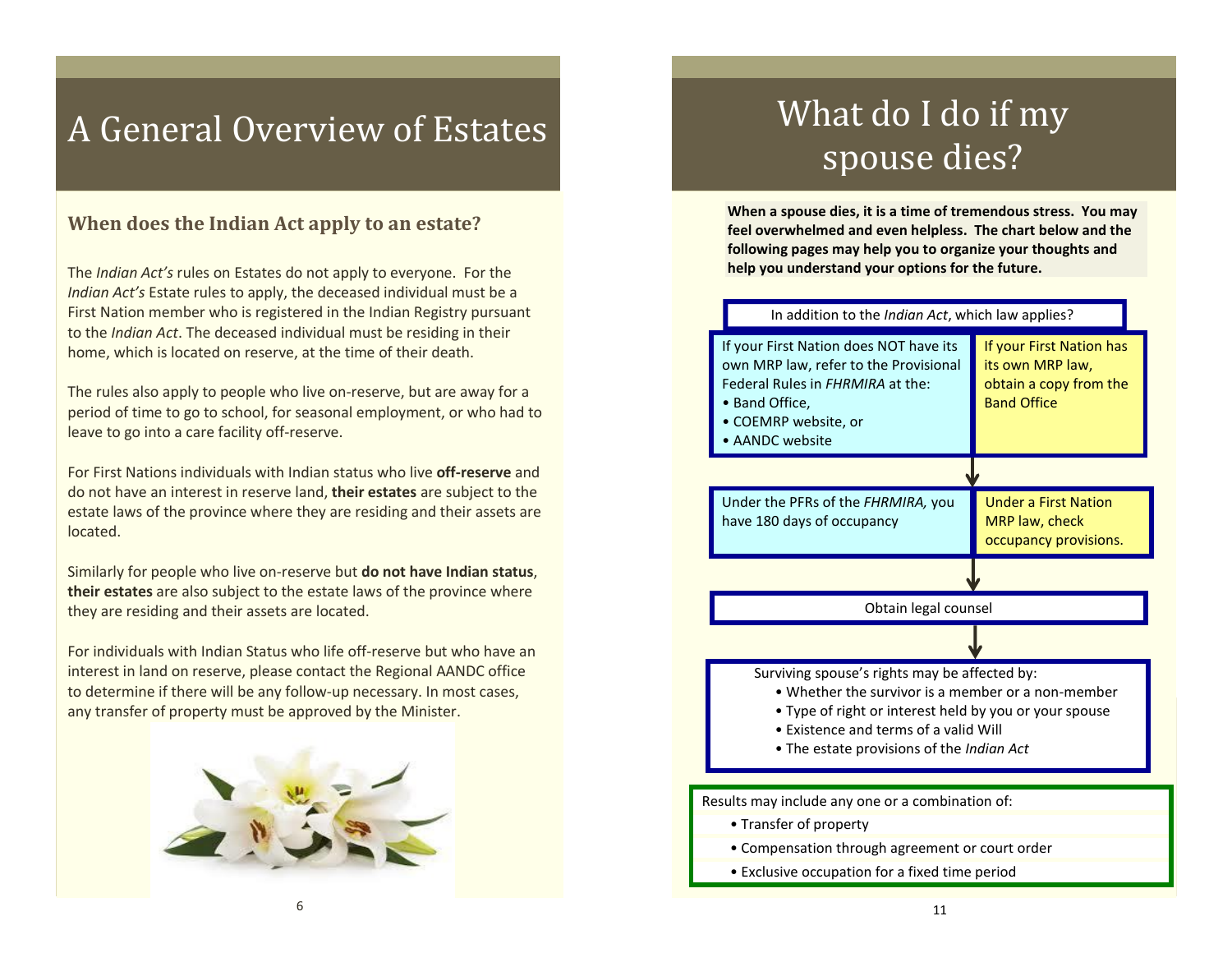### The Rights of Surviving Spouse under *FHRMIRA* (Cont'd)

In relation to the MRP, the surviving spouse or common-law partner will have to choose between receiving an amount or right under *FHRMIRA* or an amount or right under the Will or the *Indian Act.*

To claim rights and interests under the PFRs, a survivor must make an application to the court within 10 months of the death of their spouse or common-law partner. Once the family home and matrimonial rights or interests have been distributed, the remainder of the estate will be distributed to the remaining heirs or beneficiaries as per the Will or Section 48 of the *Indian Act*.

If a survivor chooses instead to inherit pursuant to the deceased's Will or estate, the *Indian Act* process must withhold distribution of assets until the 10 month period expires unless the survivor indicates in writing that he or she elects to inherit under the Will and not under *FHRMIRA*.

**The options above are specific to the matrimonial home or other matrimonial rights or interests. It does not preclude the survivor from inheriting other assets from the deceased such as personal items**.



# A Review of the Minister's Role in Estates Management

According to Section 42 of the *Indian Act*, all jurisdiction and authority in relation to the estates of deceased Indians, who die ordinarily resident on reserve, is vested exclusively in the Minister of Aboriginal Affairs and Northern Development Canada (AANDC).

The Minister's role is to approve Wills; to confirm the appointments of executors or administrators named in the Will; to settle the estates of First Nation members who have no Will or where no one wishes to act as administrator or executor of the estate. AANDC has an oversight role to ensure the proper management of the estates of on-reserve members of a First Nation.

In order for a Will to be approved, it must meet certain requirements set out in the *Indian Act* and its regulations. The Will must be in writing (typed or handwritten), must be signed by the deceased, must express the deceased's wishes, and must be intended to take effect on death. Although not required, the Will should also be dated.

The Minister may void all or part of a Will if:

- **•** It was made under duress or influence;
- The person making it lacked testamentary capacity (the inability to understand what a Will is, or what it says at the time it is signed);
- The terms of the Will create undue hardship for dependents;
- The Will provides for the disposition of reserve land contrary to the interest of the Band or the *Indian Act;*
- It is vague or uncertain;
- The terms of the Will are against the public interest.

If the entire Will is voided, or if an individual dies without a Will, AANDC applies the provisions as contained in Section 48 of the *Indian Act*.